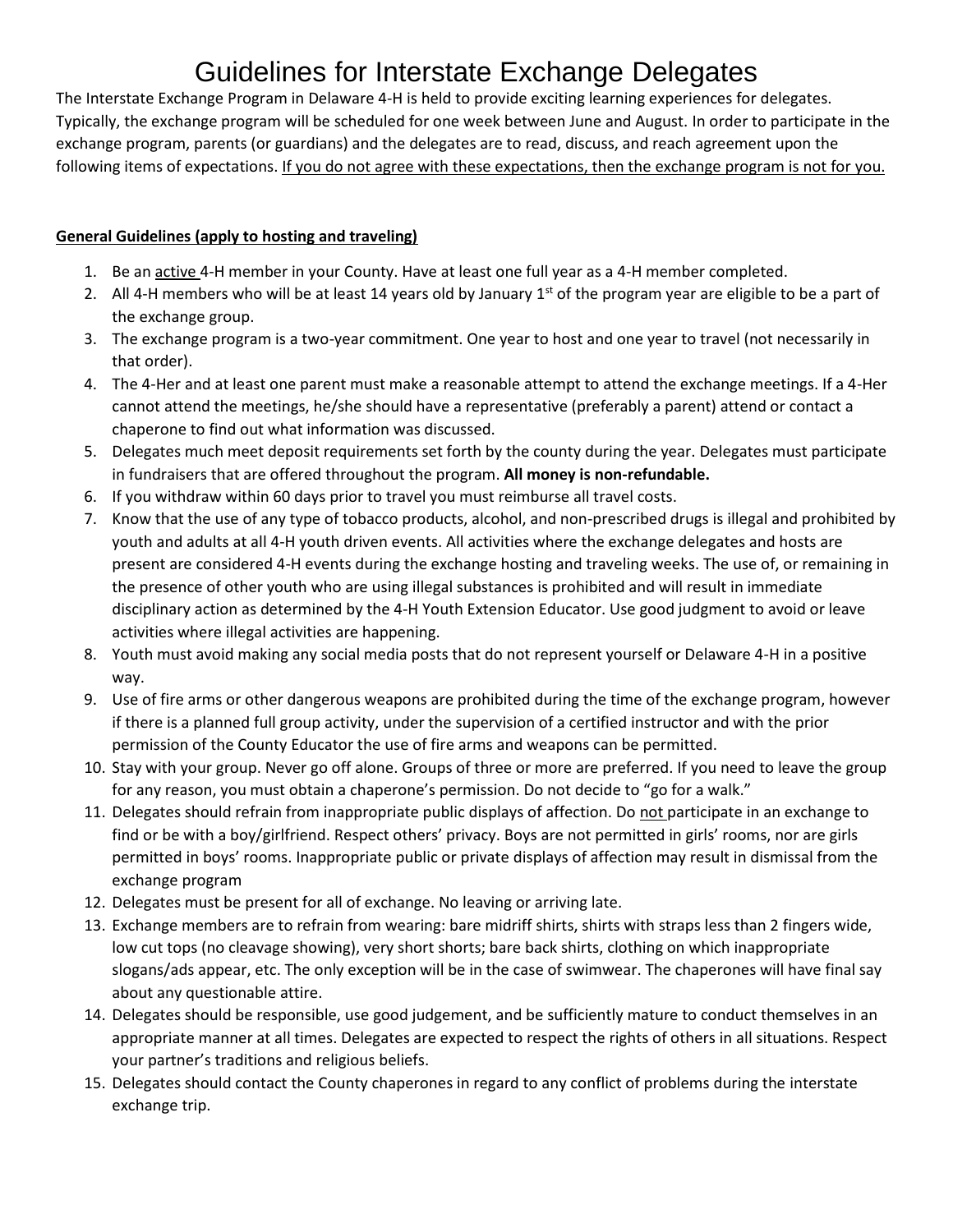## Guidelines for Interstate Exchange Delegates

16. Realize you are representing your county 4-H program and behave in a way that will make your chaperones and agent proud. Try to make all participants in the exchange feel welcome, and go out of your way to include those who seem to feel shy or uncomfortable.

#### **Travel Agreement:**

### **You are participating in the exchange to get to know the youth and culture from another state. To help this occur, you will need to meet the following guidelines:**

- 1. Respect chaperones and host families at all times. Be pleasant. You are responsible for obeying all adults connected with the trip. If you find yourself in an awkward or uncomfortable situation, contact a chaperone.
- 2. Attendance at planned group activities is required unless other arrangements are made ahead of time with the County chaperones.
- 3. Respect your host family's home by keeping your things in order. Offer to help your family with chores. Abide by the family's rules. Be willing to try new things that are part of their culture.
- 4. Participants are not permitted to drive under any circumstances. Wear your seatbelt when riding with others.
- 5. All host families will complete a background check on adults (18 years and older) living in the household.

#### **Hosting Agreement:**

## **To help you and your partner have a safe and enjoyable experience, you will need to abide by the following guidelines:**

- 1. Before hosting, all adults (18 years and older) in the household must complete a background check and sign the volunteer behavior expectations form.
- 2. When hosting, a parent or responsible adult should be home during the time the exchange youth is in the home.
- 3. Teens are not permitted to drive. Drivers must be at least 21 years old. Parents will be expected to do the majority of the driving. We will try to provide transportation for many activities. The out-of-state delegates should not drive in any situation. Wear your seat belt.
- 4. Do not put you and/or your guest in dangerous situations.
- 5. Your home must be reasonably clean when hosting.
- 6. Host families are expected to supply or pay for all main meals (3 a day) for their guest. Plan on paying for all events you take your guest to, unless you make special arrangements ahead of time. Extra snacks, activities, and souvenirs your guest decides to buy or participate in can be paid for by the individual. Some activities/ meal will be paid for through the exchange program if enough funds are raised.
- 7. Keep your contact with friends outside of the exchange group to a minimum during the week.
- 8. As a host, you are expected to be with your guest, introducing him/her to others, and seeing that he/she feels included. Be sure to include your guest in your conversations and activities.

#### **Process if the above rules are broken:**

- 1. Participant will be required to meet with the County Educator to discuss the incident.
- 2. Staff will consider all information related to the incident and make a determination on whether the participant will be able to remain active in the program or removed from the exchange group.
	- a. Participant will be notified within 7 days of incident.